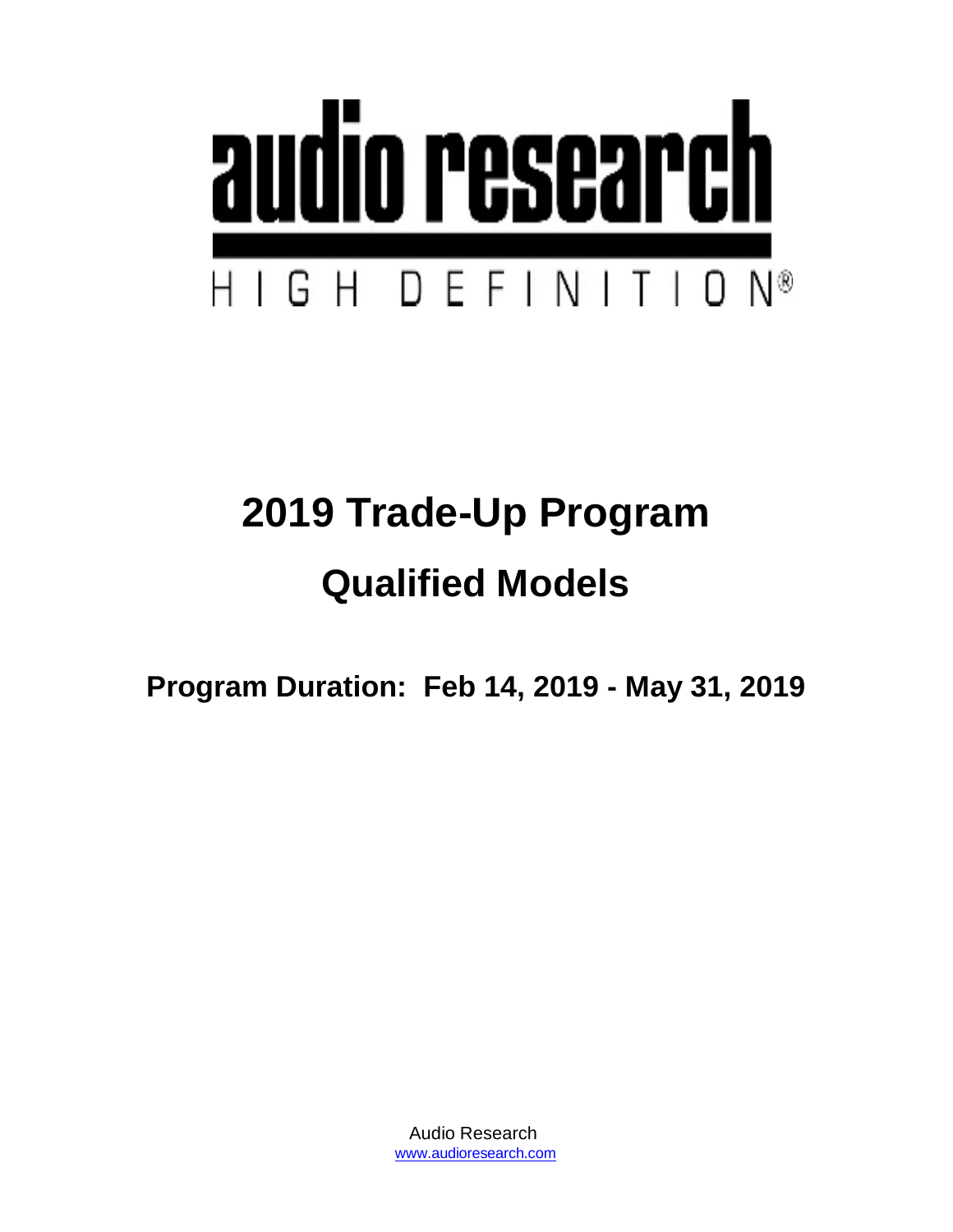## **2019 Audio Research Trade-Up Program**

| Model                   | <b>Product Type</b>      | <b>Description</b>                               | 1st Year<br><b>Production</b> |
|-------------------------|--------------------------|--------------------------------------------------|-------------------------------|
| <b>POWER AMPLIFIERS</b> |                          |                                                  |                               |
| CLASSIC 120             | <b>Mono Amplifiers</b>   | Hybrid Tube/FET Mono Power Amplifier.            | 1990                          |
| CLASSIC 150             | <b>Mono Amplifiers</b>   | Hybrid Tube/FET Mono Power Amplifier.            | 1988                          |
| CLASSIC 30              | <b>Stereo Amplifiers</b> | Hybrid Tube/FET Stereo Power Amplifier.          | 1988                          |
| CLASSIC 60              | <b>Stereo Amplifiers</b> | Hybrid Tube/FET Stereo Power Amplifier.          | 1989                          |
| D115                    | <b>Stereo Amplifiers</b> | Tube Stereo Power Amplifier.                     | 1983                          |
| <b>D115 MKII</b>        | <b>Stereo Amplifiers</b> | Tube Stereo Power Amplifier. MKII                | 1984                          |
| D125                    | <b>Stereo Amplifiers</b> | Hybrid Tube/FET Stereo Power Amplifier.          | 1988                          |
| D <sub>150</sub>        | <b>Stereo Amplifiers</b> | Tube Stereo Power Amplifier.                     | 1975                          |
| D160                    | Stereo Amplifiers        | Tube Stereo Power Amplifier.                     | 1982                          |
| D <sub>250</sub>        | <b>Stereo Amplifiers</b> | Tube Stereo Power Amplifier.                     | 1983                          |
| D250 MKII               | <b>Stereo Amplifiers</b> | Tube Stereo Power Amplifier. MKII Servo          | 1985                          |
| D40                     | <b>Stereo Amplifiers</b> | Tube Stereo Power Amplifier.                     | 1981                          |
| D70                     | <b>Stereo Amplifiers</b> | Tube Stereo Power Amplifier.                     | 1983                          |
| D70 MKII                | <b>Stereo Amplifiers</b> | Tube Stereo Power Amplifier. MKII                | 1984                          |
| D76                     | <b>Stereo Amplifiers</b> | Tube Stereo Power Amplifier.                     | 1976                          |
| D79                     | <b>Stereo Amplifiers</b> | Tube Stereo Power Amplifier.                     | 1980                          |
| D79B                    | <b>Stereo Amplifiers</b> | Tube Stereo Power Amplifier.                     | 1981                          |
| <b>D79C</b>             | <b>Stereo Amplifiers</b> | Tube Stereo Power Amplifier.                     | 1982                          |
| D79C MKII               | <b>Stereo Amplifiers</b> | Tube Stereo Power Amplifier MK II                | 1984                          |
| D90                     | <b>Stereo Amplifiers</b> | Tube Stereo Power Amplifier.                     | 1981                          |
| <b>DUAL 100</b>         | <b>Stereo Amplifiers</b> | Two chassis Tube Stereo Power Amplifier.         | 1970                          |
| DUAL <sub>51</sub>      | <b>Stereo Amplifiers</b> | Tube Stereo Power Amplifier.                     | 1971                          |
| DUAL 75                 | <b>Stereo Amplifiers</b> | Tube Stereo Power Amplifier.                     | 1971                          |
| GS150                   | <b>Stereo Amplifiers</b> | Power Amplifier, Stereo                          | 2015                          |
| M100                    | <b>Mono Amplifiers</b>   | Tube Stereo Power Amplifier.                     | 1985                          |
| M300                    | Mono Amplifiers          | Hybrid Tube/FET Mono Power Amplifier.            | 1986                          |
| M300 MKII               | <b>Mono Amplifiers</b>   | Hybrid Tube/FET Mono Power Amplifier MK II       | 1988                          |
| <b>REF110</b>           | <b>Stereo Amplifiers</b> | Tube Stereo Power Amplifier.                     | 2008                          |
| <b>REF150</b>           | <b>Stereo Amplifiers</b> | Tube Stereo Power Amplifier.                     | 2013                          |
| <b>REF150SE</b>         | <b>Stereo Amplifiers</b> | Tube Stereo Power Amplifier. SE Update           | <b>CURRENT</b>                |
| <b>REF210</b>           | <b>Mono Amplifiers</b>   | Tube Mono Power Amplifier.                       | 2005                          |
| <b>REF250</b>           | <b>Mono Amplifiers</b>   | Tube Mono Power Amplifier.                       | 2013                          |
| <b>REF250SE</b>         | <b>Mono Amplifiers</b>   | Tube Mono Power Amplifier. SE Update             | <b>CURRENT</b>                |
| <b>REF300</b>           | <b>Mono Amplifiers</b>   | Tube Mono Power Amplifier.                       | 1999                          |
| <b>REF300 MK II</b>     | <b>Mono Amplifiers</b>   | Tube Mono Power Amplifier.                       | 2001                          |
| <b>REF600</b>           | Mono Amplifiers          | Tube Mono Power Amplifier.                       | 1996                          |
| REF600 MKII             | Mono Amplifiers          | Tube Mono Power Amplifier. MK II                 | 1999                          |
| REF610T                 | Mono Amplifiers          | Tube Mono Power Amplifier.                       | 2005                          |
| REF75                   | <b>Stereo Amplifiers</b> | Tube Stereo Power Amplifier.                     | 2013                          |
| REF75SE                 | <b>Stereo Amplifiers</b> | Tube Stereo Power Amplifier. SE Update           | <b>CURRENT</b>                |
| V140                    | <b>Mono Amplifiers</b>   | Hybrid Tube/FET Mono Power Amplifier. Triode.    | 1993                          |
| V35                     | <b>Stereo Amplifiers</b> | Hybrid Tube/FET Stereo Power Amplifier. Triode.  | 1993                          |
| V70                     | <b>Stereo Amplifiers</b> | Hybrid Tube/FET Stereo Power Amplifier. Triode.  | 1993                          |
| VM220                   | Mono Amplifiers          | Tube Mono Power Amplifier. (\$9,990/pair)        | 2004                          |
| VS110                   | <b>Stereo Amplifiers</b> | Tube Stereo Power Amplifier.                     | 2004                          |
| VS115                   | <b>Stereo Amplifiers</b> | Tube Stereo Power Amplifier.                     | 2008                          |
| VS55                    | <b>Stereo Amplifiers</b> | Tube Stereo Power Amplifier.                     | 2008                          |
| VS60                    | <b>Stereo Amplifiers</b> | Tube Stereo Power Amplifier.                     | 2008                          |
| VT100                   | <b>Stereo Amplifiers</b> | Tube Stereo Power Amplifier.                     | 1996                          |
| VT100 MKII              | <b>Stereo Amplifiers</b> | Tube Stereo Power Amplifier.<br>MKII             | 1999                          |
| VT100 MKIII             | <b>Stereo Amplifiers</b> | Tube Stereo Power Amplifier.<br><b>MKIII</b>     | 2001                          |
| VT130                   | <b>Stereo Amplifiers</b> | Tube Stereo Power Amplifier.                     | 1994                          |
| <b>VT130SE</b>          | <b>Stereo Amplifiers</b> | <b>SE Update</b><br>Tube Stereo Power Amplifier. | 1994                          |
| VT150                   | Mono Amplifiers          | Tube Mono Power Amplifier.                       | 1993                          |
| <b>VT150SE</b>          | Mono Amplifiers          | Tube Mono Power Amplifier. SE UPDATE             | 1994                          |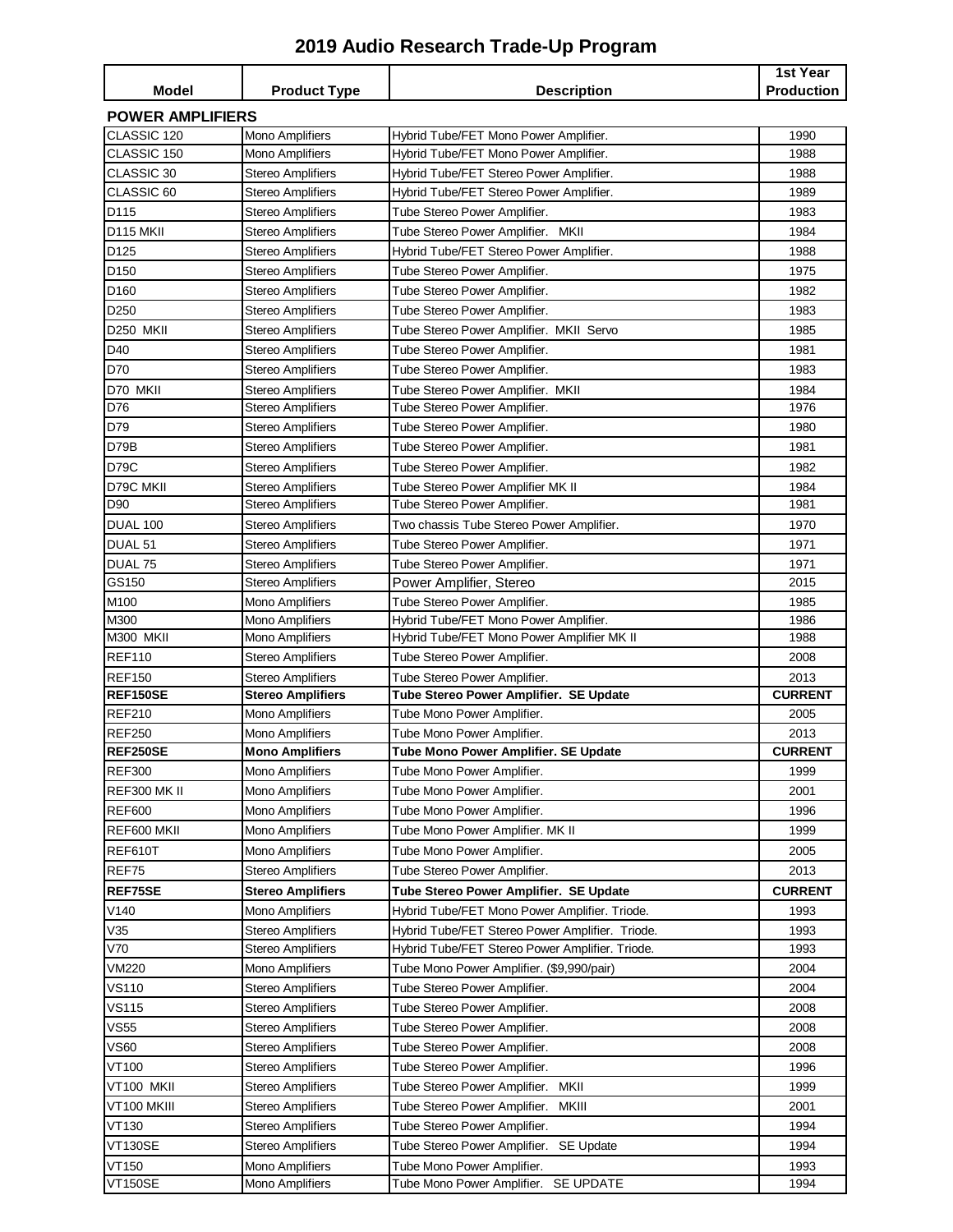| VT200           | <b>Stereo Amplifiers</b> | Tube Stereo Power Amplifier.           | 1997           |
|-----------------|--------------------------|----------------------------------------|----------------|
| VT200 MKII      | <b>Stereo Amplifiers</b> | Tube Stereo Power Amplifier.           | 2001           |
| <b>VT50</b>     | <b>Stereo Amplifiers</b> | Tube Stereo Power Amplifier.           | 1997           |
| VT60            | <b>Stereo Amplifiers</b> | Tube Stereo Power Amplifier.           | 1994           |
| VT60SE          | <b>Stereo Amplifiers</b> | Tube Stereo Power Amplifier. SE Update | 1995           |
| <b>VT80</b>     | <b>Stereo Amplifiers</b> | Tube Stereo Power Amplifier.           | 2017           |
| <b>VT80SE</b>   | <b>Stereo Amplifiers</b> | Tube Stereo Power Amplifier. SE Update | <b>CURRENT</b> |
| <b>VTM120</b>   | <b>Mono Amplifiers</b>   | Tube Mono Power Amplifier.             | 1994           |
| <b>VTM120SE</b> | Mono Amplifiers          | Tube Mono Power Amplifier. SE Update   | 1995           |
| <b>VTM200</b>   | <b>Mono Amplifiers</b>   | Tube Mono Power Amplifier.             | 2000           |

#### **PREAMPLIFIERS**

| <b>DSPre</b>     | Stereo DAC Line Stage                                | Stereo Line Stage with built-in d/a converter.        | 2013           |
|------------------|------------------------------------------------------|-------------------------------------------------------|----------------|
|                  |                                                      |                                                       |                |
| GSPre            | Phono Stage Preamplifier                             | Preamplifier with Phono Stage                         | 2015           |
| LS1              | Line Stage Preamplifiers<br>Line Stage Preamplifiers | Hybrid Tube/FET Stereo Line Stage.                    | 1990           |
| LS10             |                                                      | Solid State Stereo Line Stage.                        | 1995           |
| LS12             | Line Stage Preamplifiers                             | Solid State Stereo Line Stage.                        | 2000           |
| LS15             | Line Stage Preamplifiers                             | Tube Stereo Line Stage.                               | 1996           |
| LS16             | Line Stage Preamplifiers                             | Tube Stereo Line Stage.                               | 1999           |
| LS16 MKII        | Line Stage Preamplifiers                             | Tube Stereo Line Stage.                               | 2001           |
| <b>LS17</b>      | Line Stage Preamplifiers                             | Hybrid JFET/Tube Stereo Line Stage.                   | 2006           |
| LS17SE           | Line Stage Preamplifiers                             | Hybrid JFET/Tube Stereo Line Stage. SE Update         | 2013           |
| LS2              | Line Stage Preamplifiers                             | Hybrid Tube/FET Stereo Line Stage.                    | 1992           |
| LS2 MKII         | Line Stage Preamplifiers                             | Hybrid Tube/FET Stereo Line Stage. MKII               | 1994           |
| <b>LS22</b>      | Line Stage Preamplifiers                             | Tube Stereo Line Stage.                               | 1995           |
| <b>LS25</b>      | Line Stage Preamplifiers                             | Tube Stereo Line Stage.                               | 1999           |
| LS25 MKII        | Line Stage Preamplifiers                             | Tube Stereo Line Stage.                               | 2001           |
| LS26             | Line Stage Preamplifiers                             | Hybrid JFET/Tube Stereo Line Stage.                   | 2006           |
| LS27             | Line Stage Preamplifiers                             | Hybrid JFET/Tube Stereo Line Stage.                   | 2010           |
| <b>LS28</b>      | <b>Line Stage Preamplifiers</b>                      | <b>Line Stage Preamplifier</b>                        | <b>CURRENT</b> |
| LS <sub>3</sub>  | Line Stage Preamplifiers                             | Solid State Stereo Line Stage.                        | 1993           |
| LS <sub>5</sub>  | Line Stage Preamplifiers                             | Tube Stereo Line Stage.                               | 1993           |
| LS5 MKII         | Line Stage Preamplifiers                             | Tube Stereo Line Stage.                               | 1994           |
| LS5 MKIII        | Line Stage Preamplifiers                             | Tube Stereo Line Stage. MKIII                         | 1996           |
| LS7              | Line Stage Preamplifiers                             | Tube Stereo Line Stage.                               | 1994           |
| LS8              | Line Stage Preamplifiers                             | Tube Stereo Line Stage.                               | 1997           |
| LS9              | Line Stage Preamplifiers                             | Solid State Stereo Line Stage.                        | 1996           |
| <b>REF ANN</b>   | Line Stage Preamplifiers                             | Tube Stereo Line Stage.                               | 2010           |
| REF1             | Line Stage Preamplifiers                             | Tube Stereo Line Stage.                               | 1996           |
| REF <sub>2</sub> | Line Stage Preamplifiers                             | Tube Stereo Line Stage.                               | 2000           |
| <b>REF2 MKII</b> | Line Stage Preamplifiers                             | Tube Stereo Line Stage.                               | 2001           |
| REF3             | Line Stage Preamplifiers                             | Tube Stereo Line Stage.                               | 2005           |
| REF <sub>5</sub> | Line Stage Preamplifiers                             | Tube Stereo Line Stage.                               | 2009           |
| REF5SE           | Line Stage Preamplifiers                             | Tube Stereo Line Stage. SE Update                     | 2014           |
| REF <sub>6</sub> | <b>Line Stage Preamplifiers</b>                      | Tube Stereo Line Stage.                               | <b>CURRENT</b> |
| SP <sub>1</sub>  | Preamplifiers                                        | Tube Stereo Preamplifier.                             | 1970           |
| SP10             | Preamplifiers                                        | Two-chassis Tube Stereo Preamplifier.                 | 1982           |
| <b>SP11</b>      | Preamplifiers                                        | Two-chassis hybrid Tube/FET Stereo Preamplifier.      | 1985           |
| SP11 MKII        | Preamplifiers                                        | Two-chassis hybrid Tube/FET Stereo Preamplifier. MKII | 1988           |
| <b>SP12</b>      | Preamplifiers                                        | Tube Stereo Preamplifier.                             | 1983           |
| SP <sub>14</sub> | Preamplifiers                                        | Hybrid Tube/FET Stereo Preamplifier.                  | 1989           |
| <b>SP15</b>      | Preamplifiers                                        | Two-chassis hybrid Tube/FET Stereo Preamplifier.      | 1988           |
| SP <sub>16</sub> | Preamplifiers                                        | Tube Stereo Preamplifier.                             | 2004           |
| SP <sub>17</sub> | Preamplifiers                                        | Tube Stereo Preamplifier.                             | 2008           |
| SP <sub>2</sub>  | Preamplifiers                                        | Tube Stereo Preamplifier.                             | 1971           |
| SP20             | Preamplifiers                                        | Tube Stereo Preamplifier.                             | 2014           |
| SP <sub>3</sub>  | Preamplifiers                                        | Tube Stereo Preamplifier.                             | 1972           |
| SP3A             | Preamplifiers                                        | Tube Stereo Preamplifier.                             | 1974           |
| SP <sub>6</sub>  | Preamplifiers                                        | Tube Stereo Preamplifier.                             | 1978           |